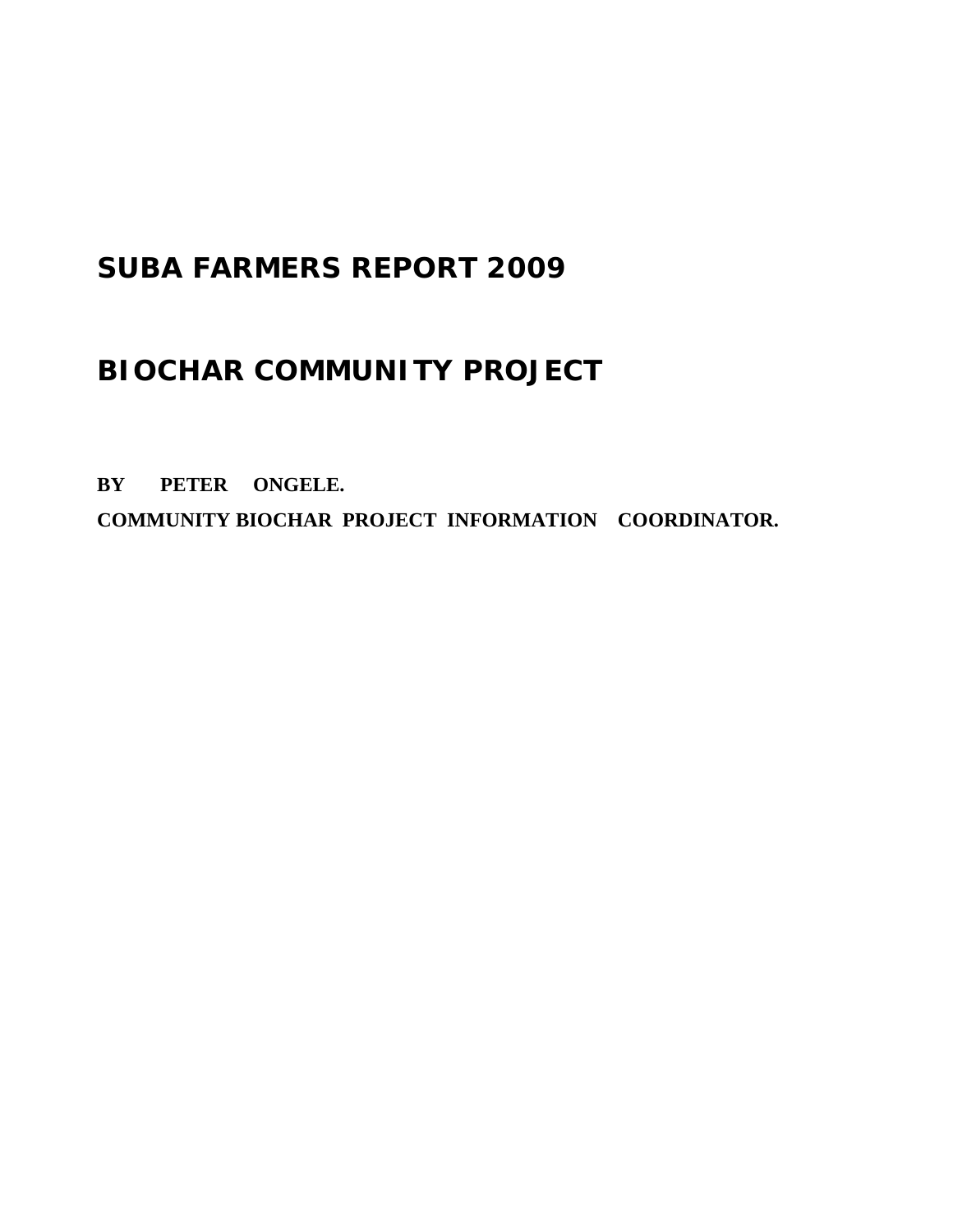## Table of Contents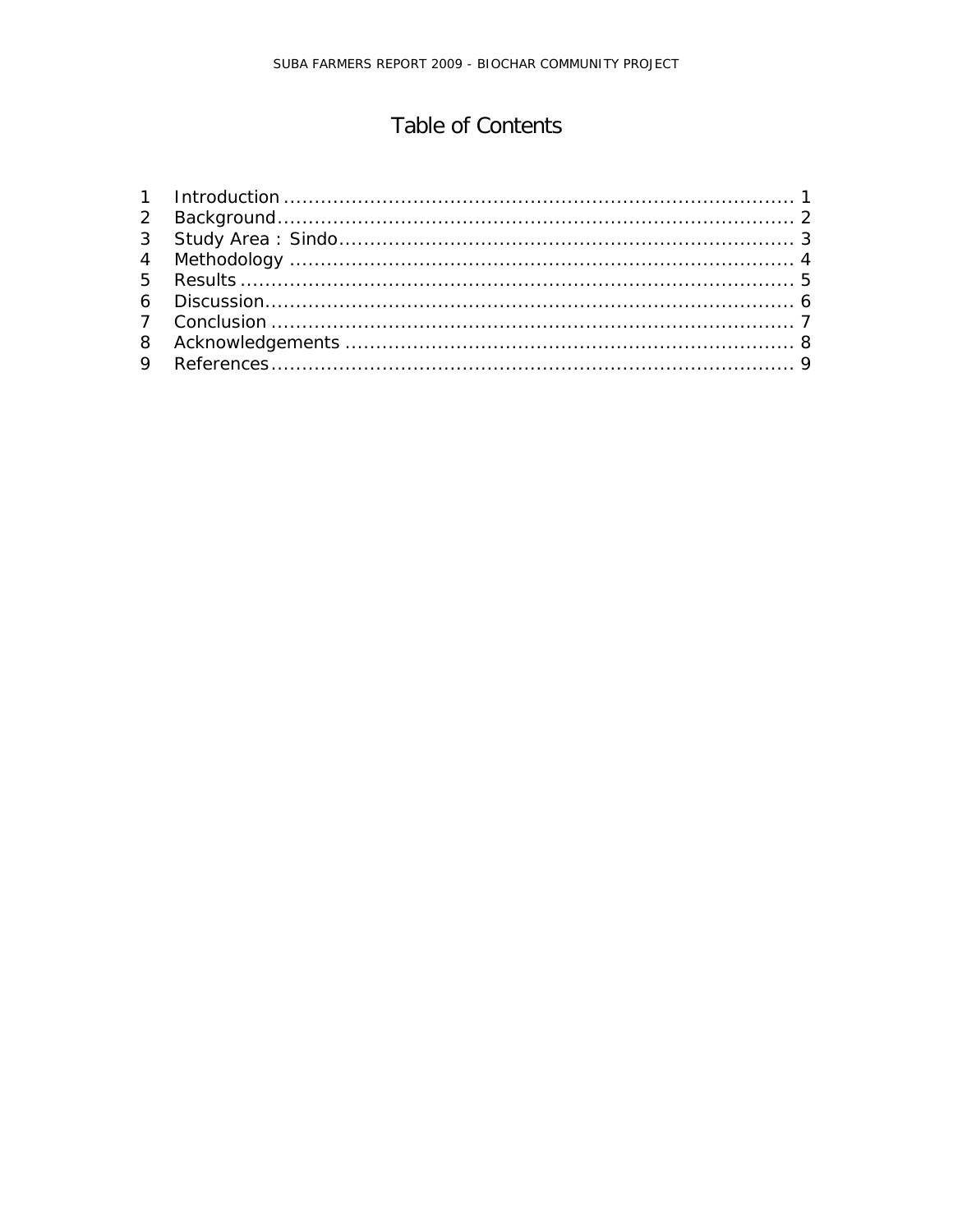#### <span id="page-2-0"></span>1 INTRODUCTION

Declining soil fertility due to poor nutrient management is a major constraint to crop production in the Suba District, extending to other parts of the lake region of Western Kenya. Cover crops, mulches, compost or manure additions have been used successfully by few farmers, supplying nutrients to crops to support rapid nutrient cycling via microbial biomass. However, such benefits of soil amendments are short-lived to the small farmer (Jeckinson and Ayanaba 1977); and organic soil amendments must be applied annually to sustain soil productivity (Bol. Et al, 2000). The Suba District has not had defined soil management policies, as such, the Suba Farmers have taken the initiative via the *Farmers Participatory Research Approach* (FPRA) to research and trial Biochar farming practices. This helps the small farmers to understand farming methods, identify farming constraints, analyze soil fertility management options and evaluate Biochar technology in soil management. Over time, the goal is to identify the best options to address local limitations in soil management, and expand knowledge of additional local farming opportunities.

If FPRA can be easy adopted, it can be a gateway for greater involvement of small farmers in the Biochar technology evaluation and dissemination program. In turn, farmers will be easily empowered to overcome socio-economic constrains at the farm level, which currently limits the adoption of major soil management technologies. Fundamental goals of FPRA include: farmer evaluation to diagnose crop threats; respect for the capability of the individual farmer; produce and analyze knowledge; commitment by researchers to involve the community, and the recognition that research is an educational process for researchers and the community. FPRA also empowers or expands the farmers' indigenous technical knowledge and capacity to learn, improving collaborative research and delivery of results.

The Biochar trial began by challenging local farmers to solve the rapidly declining soil fertility in their own capacity, and help address the hunger disaster in the region; because the decline is largely caused by continuously using the traditional farming system in every planting season. More pressure for soil fertility decline is further generated by increased human population, global climate change and increasing costs of organic fertilizers.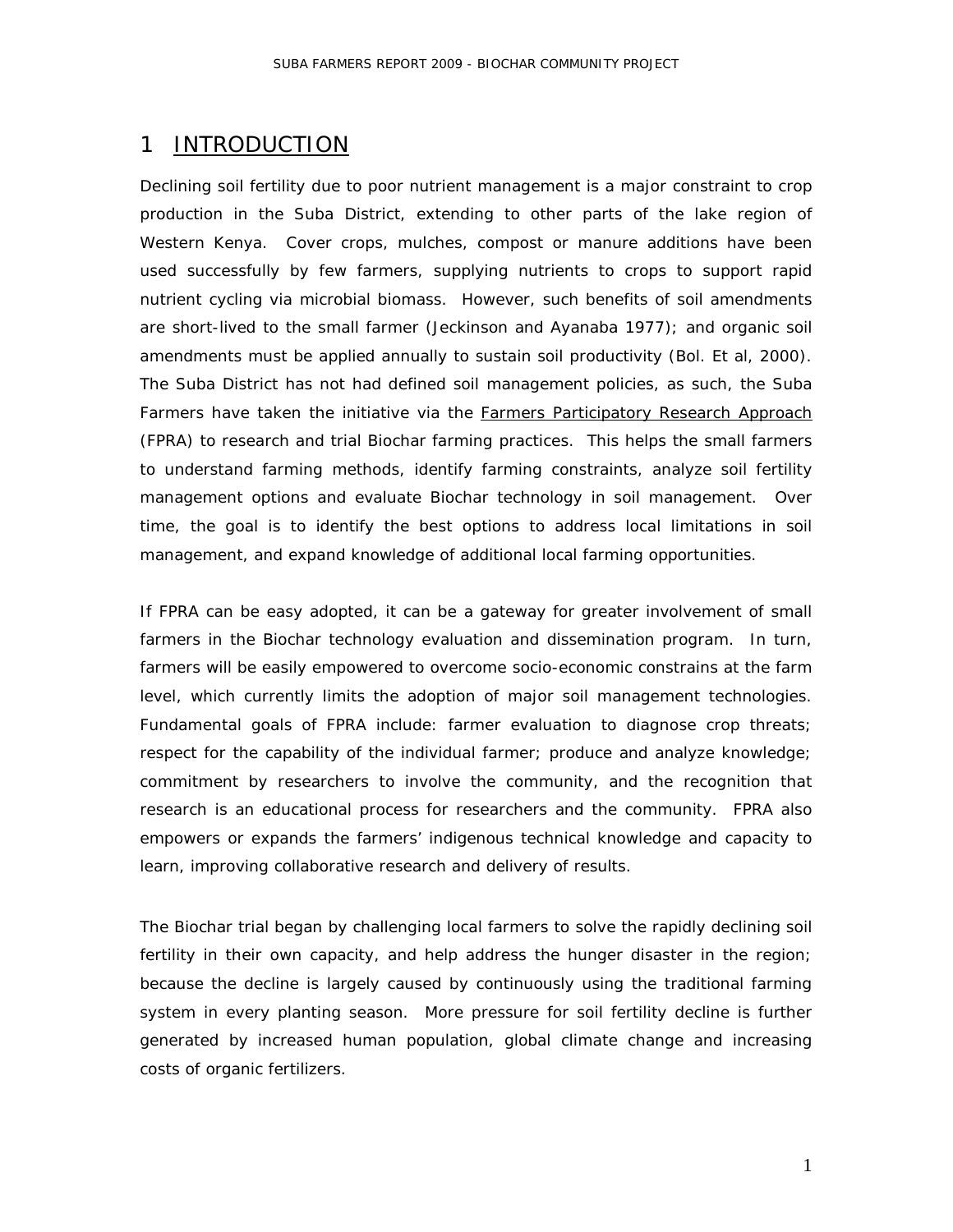It is encouraging that farmers have taken a step and are actively involved in the Biochar trials, evaluating the Biochar impacts in soil management and crop productivity. This has encouraged a holistic review of constraints in Biochar applications in soil management by including farmers' opinions. In this regard, farmers are directly involved in soil management practices by monitoring and evaluating Biochar farm trials, scoring and ranking the performance of Biochar using their own criteria.

### <span id="page-3-0"></span>2 <u>BACKGROUND</u>

Biochar is a black porous solid, composed of carbon which is highly resistant to decomposition; it is produced via pyrolysis of plant and waste feed stocks. As a soil amendment, Biochar creates a recalcitrant soil carbon pool that is carbon negative, serving as a net withdrawal of atmospheric carbon dioxide stored in a highly recalcitrant soil carbon stocks. From research done by a number of scientists on Biochar in other parts of the world, char amended soils have shown significant reduction in fertilizer requirements in every planting season; reductions in nitrous oxide emissions from soils; reduced run off of phosphorus into surface waters; and reduced leaching of nitrogen into ground water. Previous research has also shown Biochar significantly increases the efficiency of commercial fertilizers, enhancing crop yields; and at the same time, also reduces the need for commercial fertilizers. Biochar offers promise for its soil productivity and carbon sequestration (Glaser et al, 2002).

In this first phase (year one) of the Biochar Community Project, the technology approach of Farmers Participatory Research has given quick adoption though with diffused study/result on the adoption. This has been attributed to; limited power to create awareness of the technology, income constrains, correct ratio of charcoal to manure application on farms and the famine disaster experienced in the community this year of 2009. However, the project has remained focused to scale up the technology and reach more small farmers in the community in order to enhance food security and alleviate poverty among the population.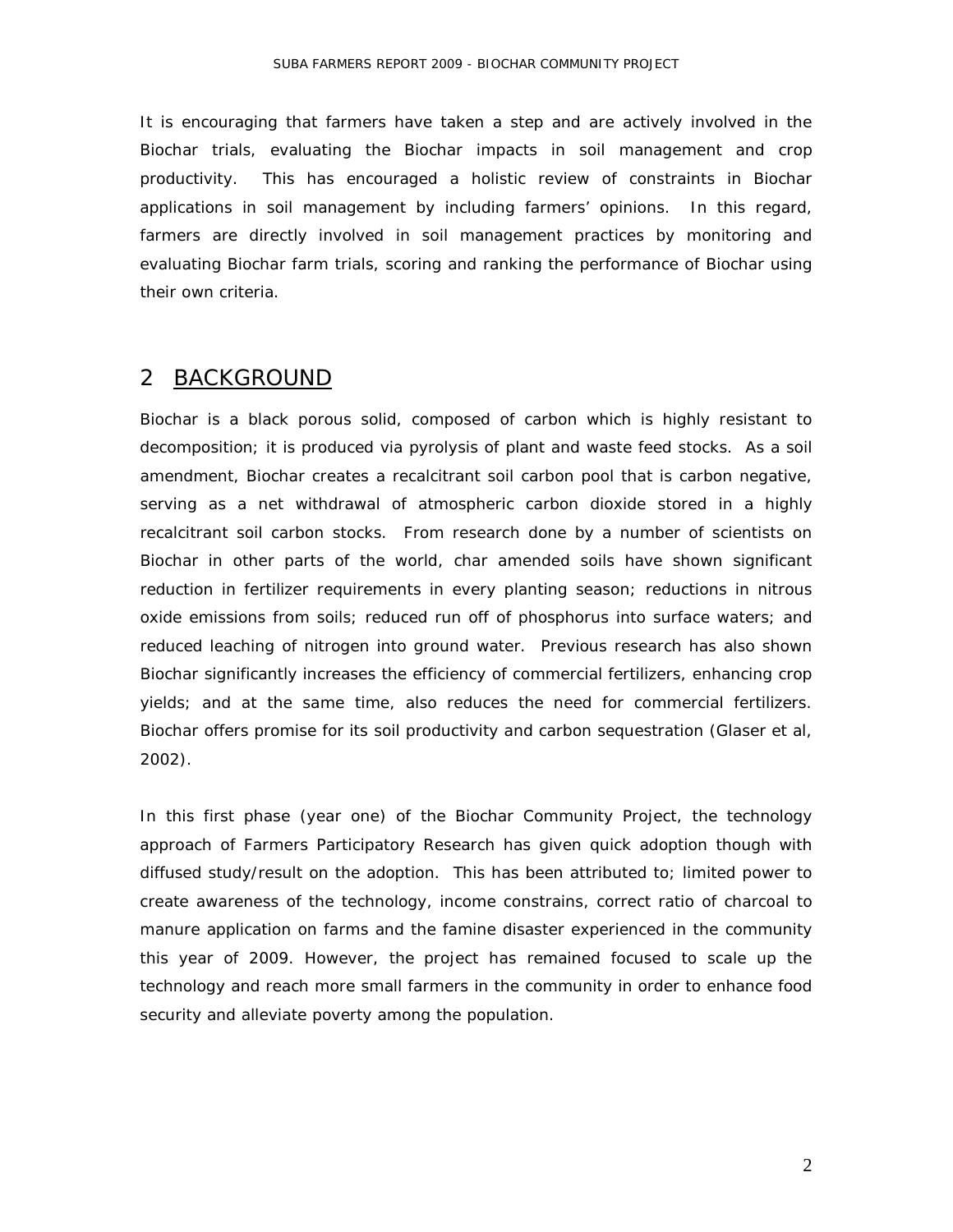The Biochar Community Project in Suba District has considered drawbacks in past planting seasons as a yardstick, to improve and continue to develop and implement more innovative and low cost technologies. This has been reflected in the project report, where the focus on the growth and harvest of a target crop of maize has been documented. This synthesis report highlights the most likely promising research findings of Biochar soil management success in developing countries with an aim of identifying gaps for future research. Also the success will be providing useful insights to the way forward of Biochar projects through Farmer Participatory Research.

#### <span id="page-4-0"></span>3 STUDY AREA : SINDO

The project base is in Sindo, Suba District, western Kenya region. The area is a depression of land that stretches up to 20km along the shores of Lake Victoria and up to 10km to the foot of the hills. To its Northern boarder lies Rang'wa, Gembe and Gwassi Hills. The soils in Sindo are generally deficient and marginal. The use of cover crops, mulches, compost or manure additions alone have shown no improvement to correct and balance soil nutrients and sustain crop yields. Moreover, its general application to the farms is time consuming, labor costing, short lived and has to be applied in every planting season. Biochar soil nutrient management can maximize the benefits of organic nutrient applications, offering much promise to enhance low cost crop productivity on small scale farms in the region.

Sindo is divided into two zones; Eastern and Western. The Eastern zone is characterized with black sandy soils and the Western zone with red soil. Biochar performance has been evaluated based on these soil zones. Annually, one or two crops have always been grown in each zone; there have been no specific evaluations for various crops cultivated in the past in Sindo to compare Biochar adaptability and acceptability. Through the government of Kenya, few farmers received maize seeds (variety H513), which is a medium maturing breed of maize. Despite this, the region is still in a precarious position, lacking food security. Rainfall has been inconsistent this year; sufficient during planting months of March through to May, then no rains re-surfaced to support the crops from growth to maturity, resulting in poor crop performance or poor yields. If this pattern is experienced in the near future then it will be difficult to overcome hunger among populations in the region.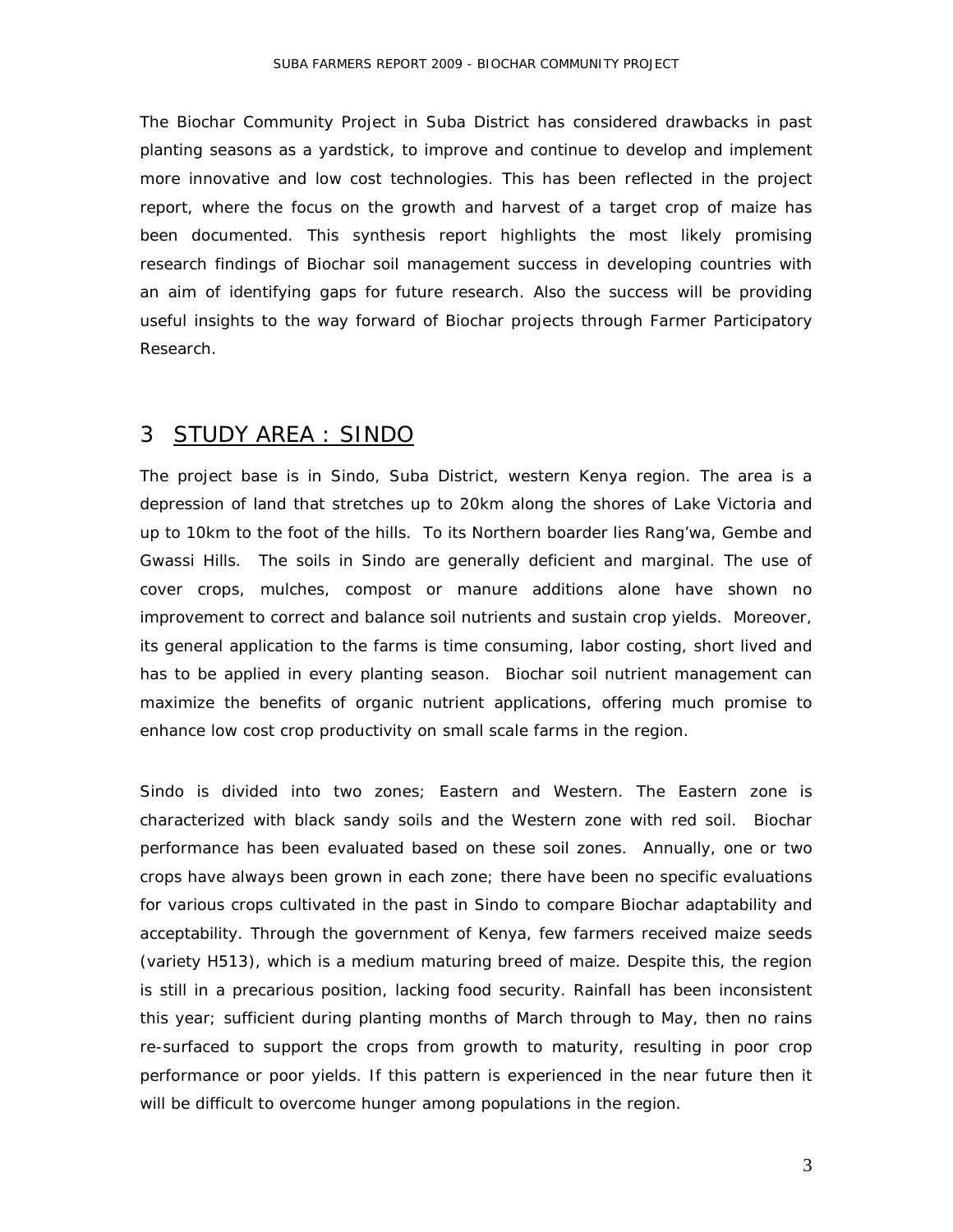Based on what is being experienced now, weather experts have encouraged farmers to re-plant their farms as short rains are expected to occur later in the year through to January 2010.

#### <span id="page-5-0"></span>4 **METHODOLOGY**

The Suba Farmers Participatory Research trial enlisted 28 farmers, whom received the hybrid H513 maize seed. Farmers from Eastern zone characterized with black sandy soil and those from the Western zone characterized with red soil, each had fourteen Biochar trial farms. With the fourteen, seven were treated and the other seven served as controls respectively.

The farms uniformly applied a mixture of charcoal and manure in the ratio of (1:2), measured as 1 wheelbarrow of charcoal to 2 wheelbarrows of manure, at 35-40 wheel barrows per hectare. This was applied on the surface of the cultivated land prior to planting. In the control fields, no soil additives were applied. Each selected farm trial measured one hectare. Planting of the selected farms was done in the same week. Weeding in the farms was done once just as it is normally done in every planting season.



Fig X: Mixing char with manure before field application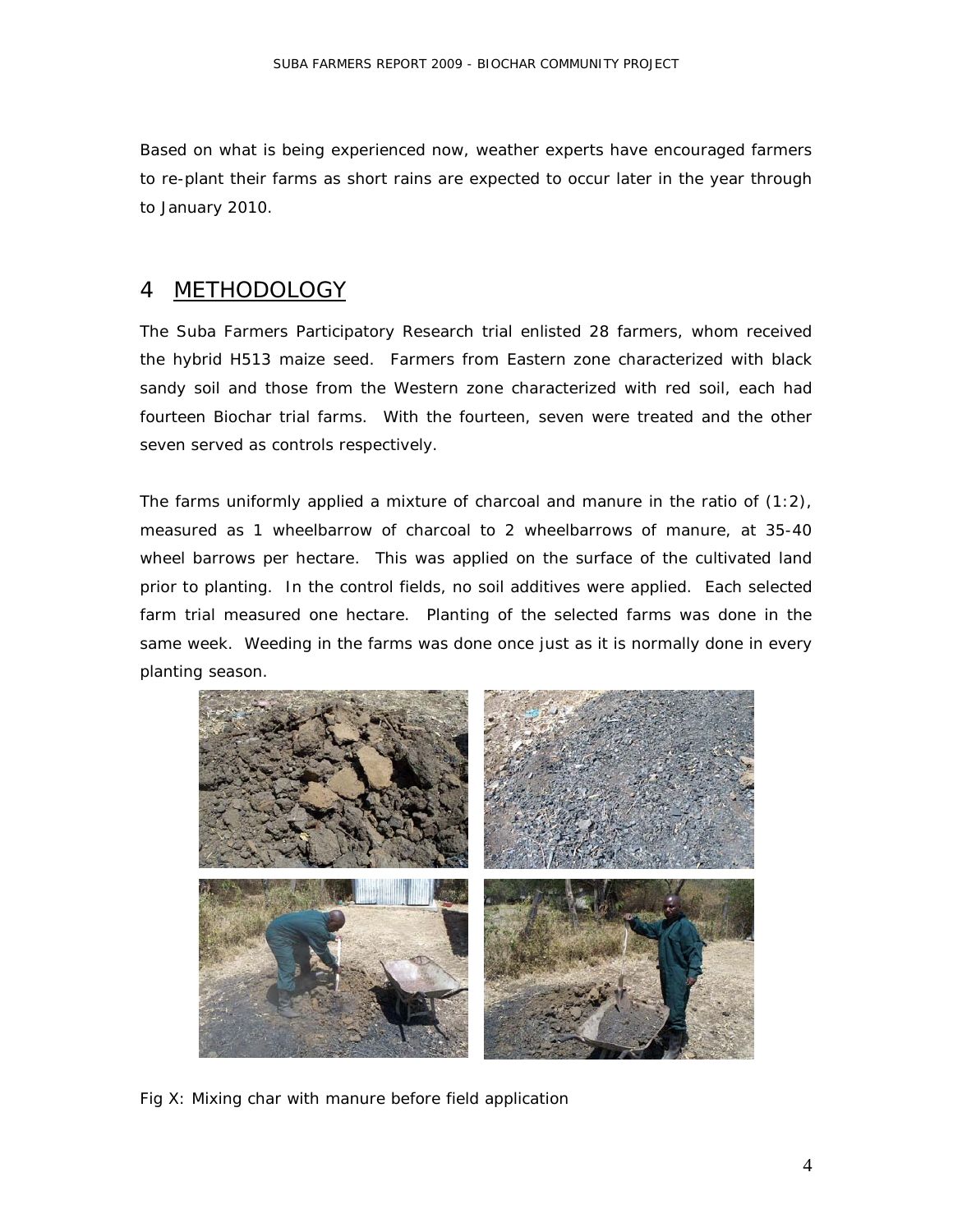To estimate the effects of the mixture of char and manure, 150 maize plants were sampled from every Biochar trial farms (both treated and controls) in each of the soil zones. The sampling was done at maturity stage of the maize or at harvesting time in which weights of ears/pods (with and without) and heights of the sampled maize plants were measured.

#### <span id="page-6-0"></span>5 RESULTS

The application of manure in combination with char resulted in increased yields in the black sandy soils of the Eastern Zone compared to untreated farms; and in the red soils of the Western Zone, compared to untreated farms.

| Table 1: Results of charcoal and manure, in the ratio $(1:2)$ , added to soils growing |  |  |  |  |  |  |  |
|----------------------------------------------------------------------------------------|--|--|--|--|--|--|--|
| maize; harvested after 119 days.                                                       |  |  |  |  |  |  |  |

| Zone                | Height  | Weight (with | Weight (less Ears) | <b>Yield Ears</b> |  |
|---------------------|---------|--------------|--------------------|-------------------|--|
|                     | (units) | Ears)        | (units)            | (units)           |  |
|                     |         | (units)      |                    |                   |  |
| Eastern Zone: black | 304     | 7.252        | 6.783              | 0.469             |  |
| sandy soils.        |         |              |                    |                   |  |
| Western Zone: red   | 283     | 6.334        | 5.901              | 0.433             |  |
| soils.              |         |              |                    |                   |  |

Table 2: Results of charcoal only, added to soils growing maize; harvested after 119 days.

| Zone                | Height  | Weight (with | Weight (less Ears) | <b>Yield Ears</b> |  |
|---------------------|---------|--------------|--------------------|-------------------|--|
|                     | (units) | Ears)        | (units)            | (units)           |  |
|                     |         | (units)      |                    |                   |  |
| Eastern Zone: black | 205     | 6.008        | 5.609              | 0.399             |  |
| sandy soils.        |         |              |                    |                   |  |
| Western Zone: red   | 197     | 5.212        | 4.282              | 0.930             |  |
| soils.              |         |              |                    |                   |  |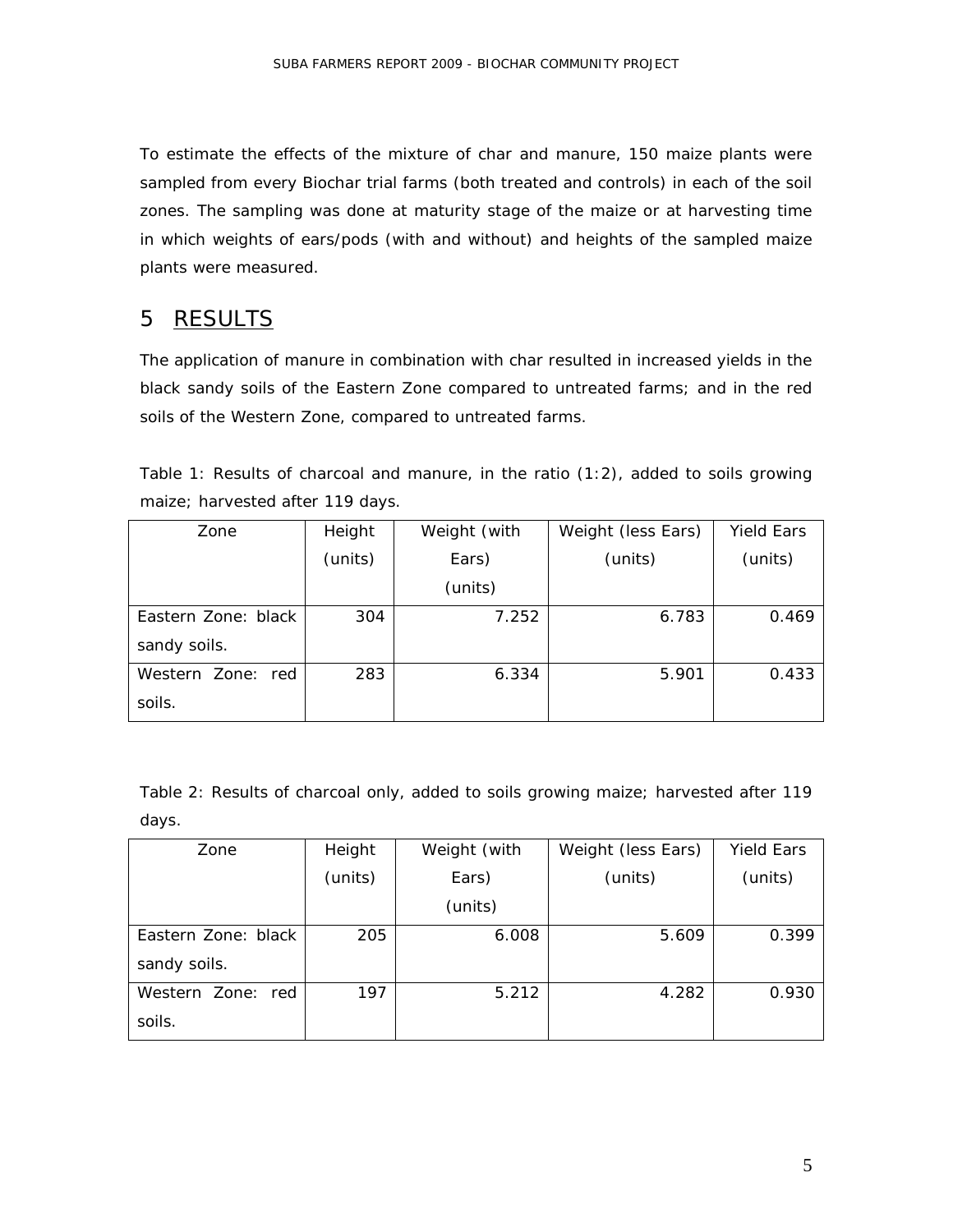

Fig 2: Maize growth with charcoal and manure added to the soil



Fig 3: Maize growth with no charcoal or manure added to the soil; the struggling crop became infested with Striga weed.

#### <span id="page-7-0"></span>6 **DISCUSSION**

1. Enhancement of Farmer Participatory Research Approach to benefit small farmers through active participation in Biochar technology application process. In the long run, farmers would have learnt the techniques from problem diagnosis to research implementation and eventual technology transfer.

2. Some parts of Sindo are steep with undulating hills thus highly exposed to soil erosions. Also experienced is soil degradation and nutrient depletion due to continuous cultivation, removal or burning of crop residue, loss of nutrients through erosion, over grazing between cropping seasons and inadequate use of inorganic manure leading to decline in food production. Though judicious application of organic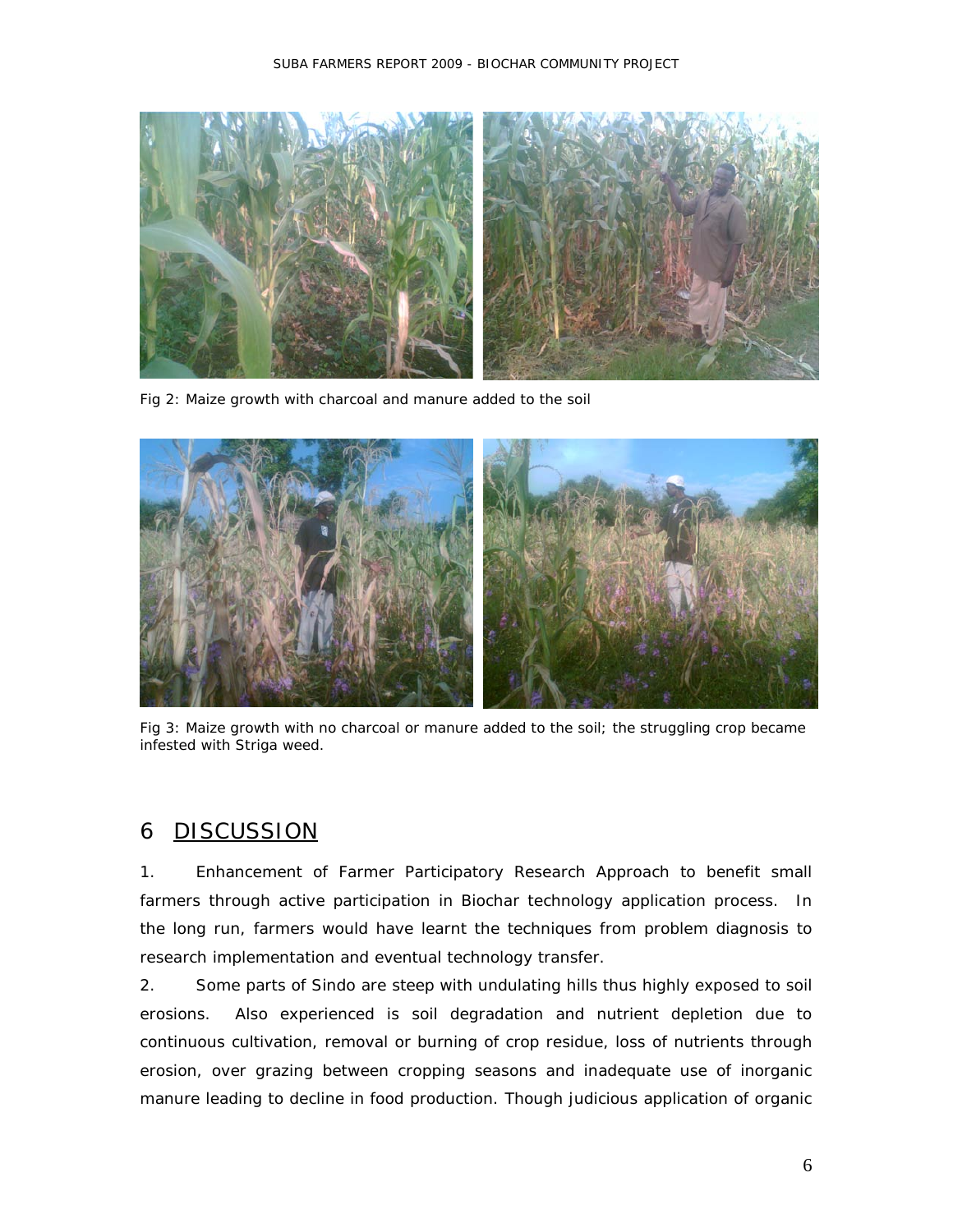manure is recognized as the most effective amendment in overcoming decline in soil fertility or in alleviating nutrient deficiencies, it is however costly in terms of labor force and is unprofitable to the small farmer. Initiating a Biochar soil management project is likely to increase and sustain the declining soil fertility and farmers will together develop it for sustainability.

3. Awareness, workshops and training to small farmers with an aim to develop a concept on ways farmers can sustainably use cooking stove that produces more charcoal (i.e. Folke Gurthe's cooking stove) than ashes as a means to curb deforestation in the region.

4. Establish correct ratio (grained charcoal to manure) of Biochar application on farms to enhance better yields due to improved Biochar soil management techniques 5. Ensuring that the coverage of Biochar soil management research is widely disseminated to be easily adopted, and is effective enough to impact poverty alleviation and increase income.

6 Develop strategies that empower farmers to rapidly diagnose existing soil fertility problems in their farms and seek custom solutions to suit the local resources available to farmers. Also establish ways that can link the community to other relevant agencies that could lead to financial support as well to invention and embracing of other new ideas of soil management.

#### <span id="page-8-0"></span>7 CONCLUSION

The addition of charcoal and manure to the soil increased yield in must have resulted in increased levels of exchangeable bases such as calcium, phosphorous and potassium, which have essential amending effects to improve the structural, biological and chemical properties of soil. Even though, the inorganic carbon of manure on the Biochar farms is yet to be established.

Biochar integrated nutrient management has maximized the complimentary effects of organic nutrient sources resulting in increased crop productivity on the Biochar trial farms in the Sindo region. The application of manure in combination with porous char showed improvement in survival of maize in low rainfall, and eventual increased yields when compared with control fields. Farmers embraced treated Biochar farms as a low cost technology and thus a probable alternative to the expensive and sometimes inaccessible and un-heard of organic fertilizer usage.

7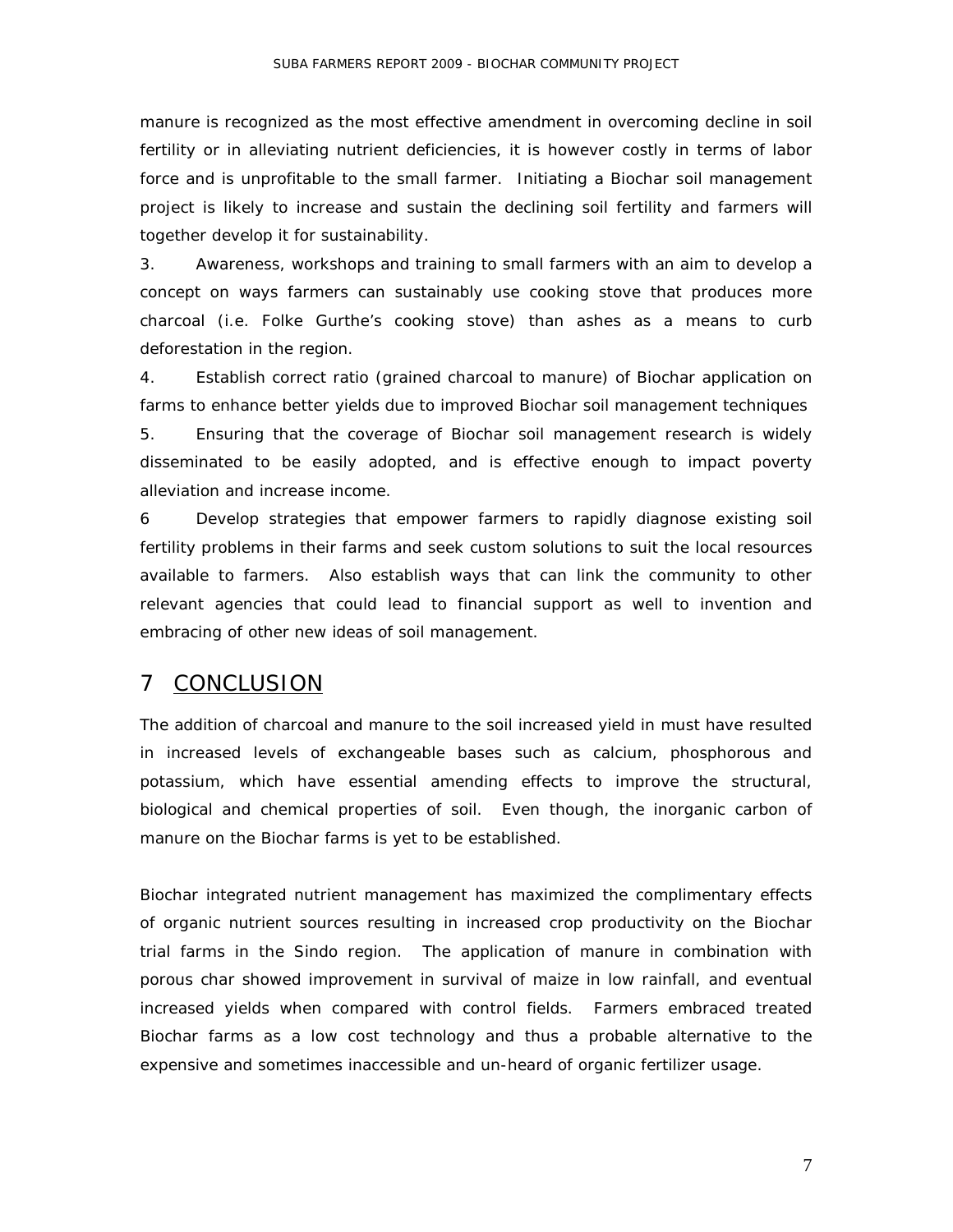### <span id="page-9-0"></span>8 ACKNOWLEDGEMENTS

Suba Biochar Farmers group; Benson O. Ogweno, Doben Onyango, Mary Jaoko, Magdaline Ochieng, Joseph Aimo, Patrick Okowa, Samwel Ogege, Pius Kirunda, Milka Okech, Magret Okech, Gedruda Otaye, Miriam Ochieng, Molly Ouma, Magdaline Opala, Karen Ogalo, Rose Hamisi, Angelina Obambo, Sofia Odari, Arudhi Awuonda, Patricia Ojwala, Kerina Ongele, Mourice Oraro, Joseph Obado, Meresia Ojwang, Syprose Ojwando, Michael Oraro, Joshua Okaro and Turfosa Begi.

Biochar yahoogroup members; Lou Gold, Pat, Dorisel Torres, Graham Knight, Robert Klein, Kevin Chisholm, Michael Meredith, Folke Gurther, David Yarrow, Nando, Sean K Barry, Peter Read and many Other biochar yahoogroup members, I sincerely thank you all for the information which enabled me to start the project with the community.

Data analysis; Sophie Ondiaka Phd Student\_International Centre of Insect Physiology and Ecology (ICIPE).

Field sampling and Data recording; Waren Onyango, Tobias Ochieng, Jack Okech, Erick Ochieng and Evans Opela.